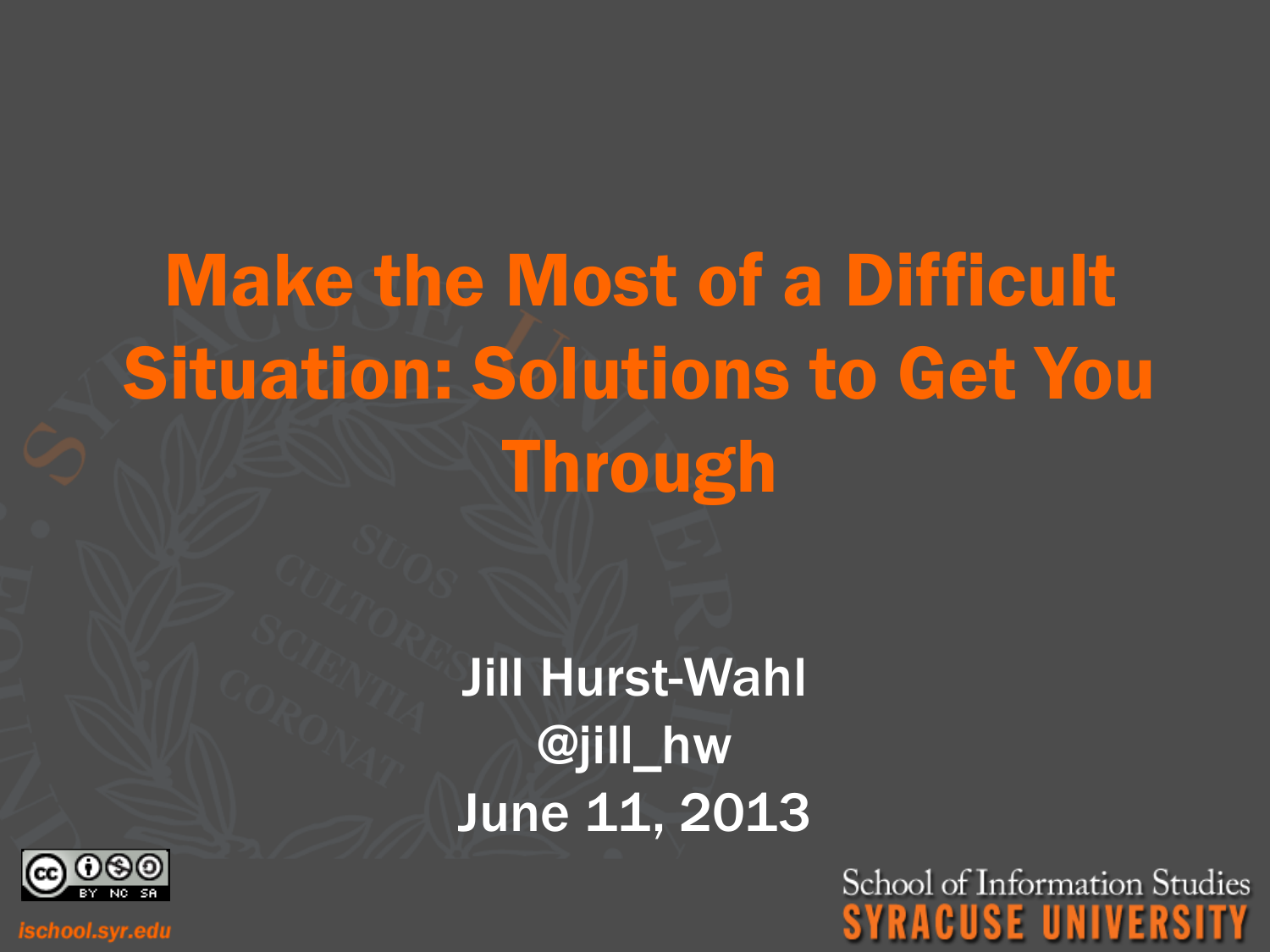### WHO IS JILL?



 Author, speaker, consultant, academic, director…who faces a myriad of difficult situations each day.

Co-author of *The Information and Knowledge Professional's Career Handbook: Define and Create Your Success*

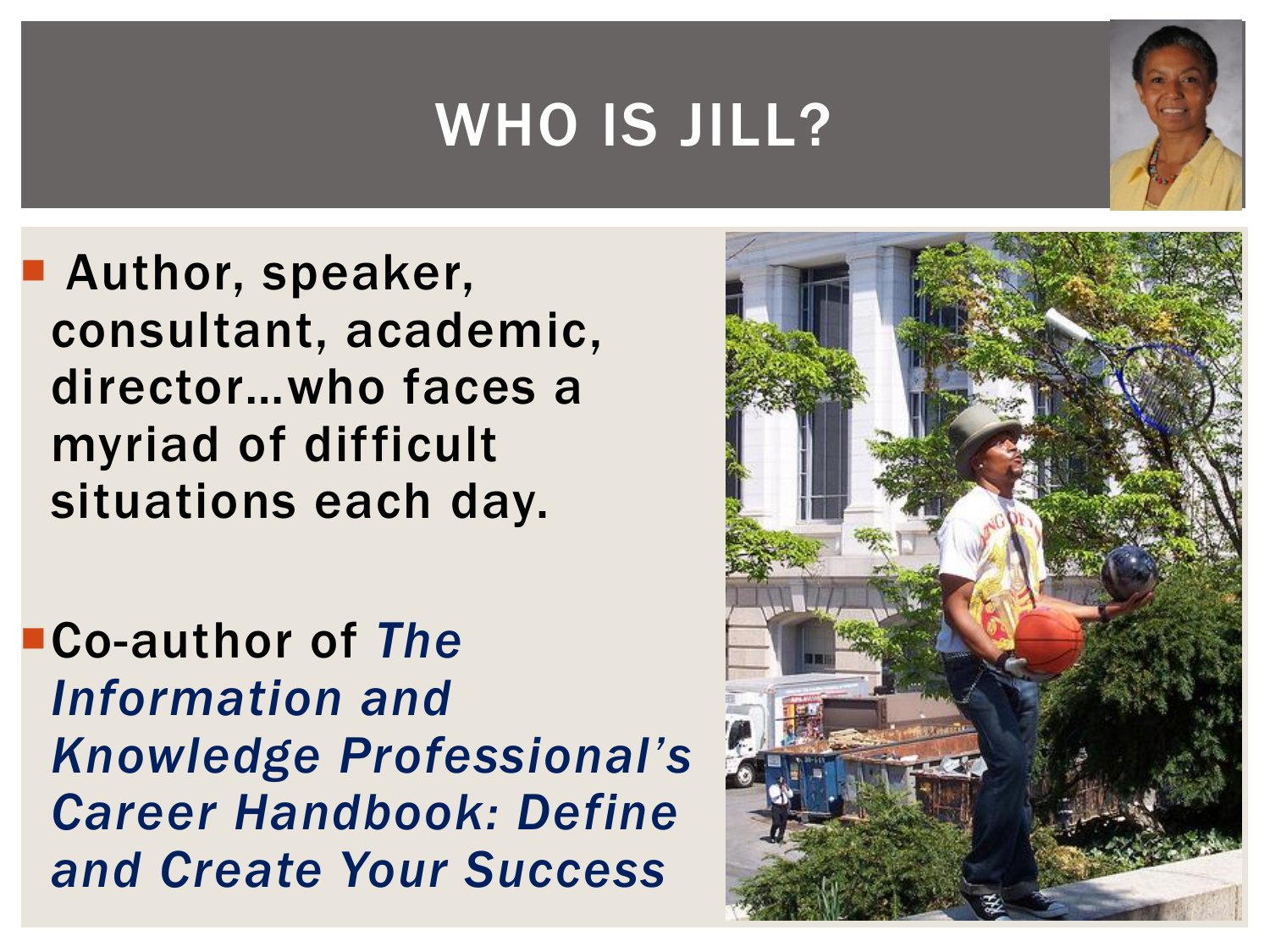

NO ONE IS IMMUNE FROM **DIFFICULT SITUATIONS**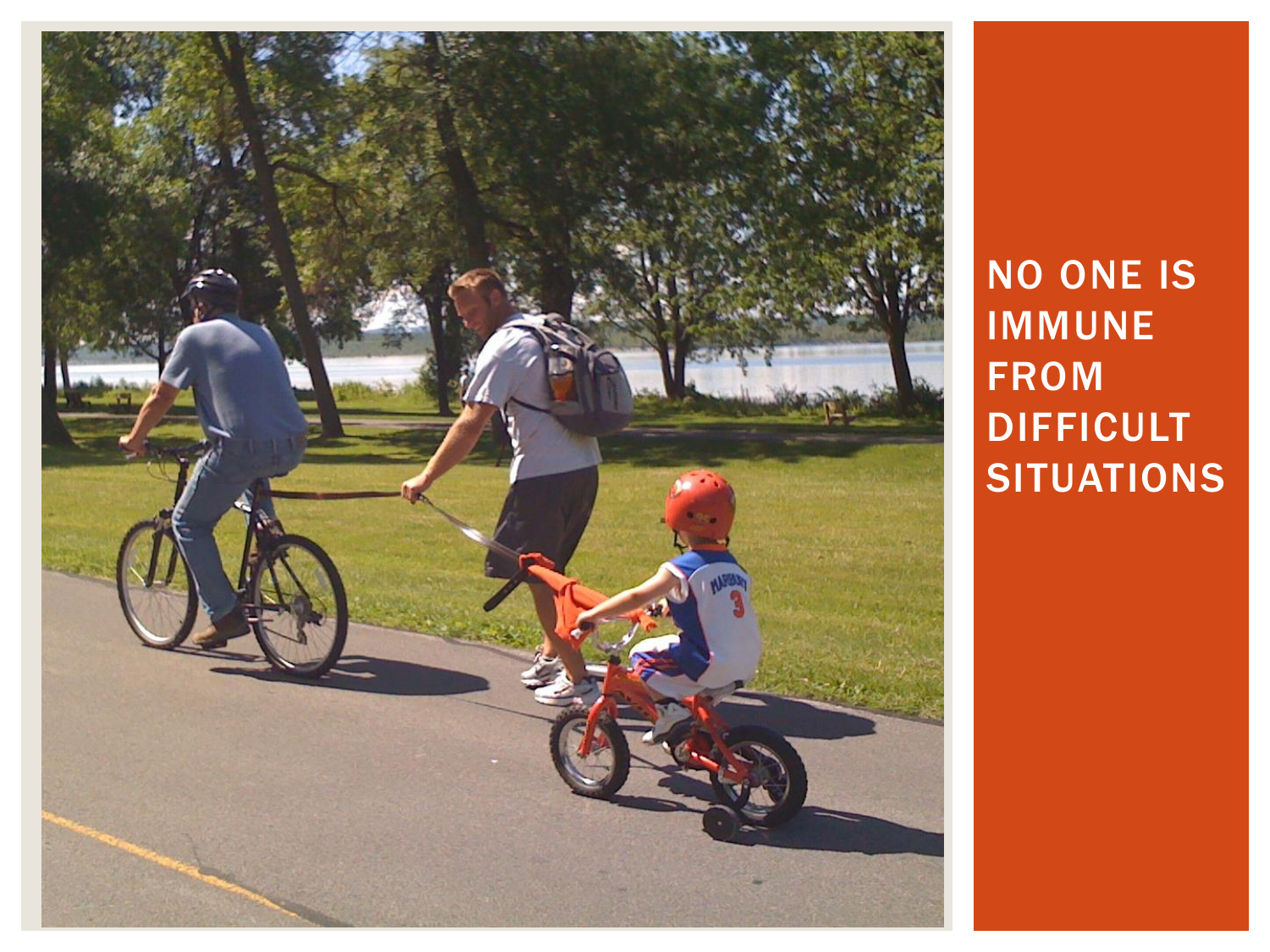## WHAT IS A DIFFICULT SITUATION?

#### **A situation:**

- that you do not like
- that you do not know how to handle
- where you don't think you have any options
- that is a surprise
- **For example:** 
	- New technology implementations
	- Organizational downsizing
	- **-Interpersonal conflicts**

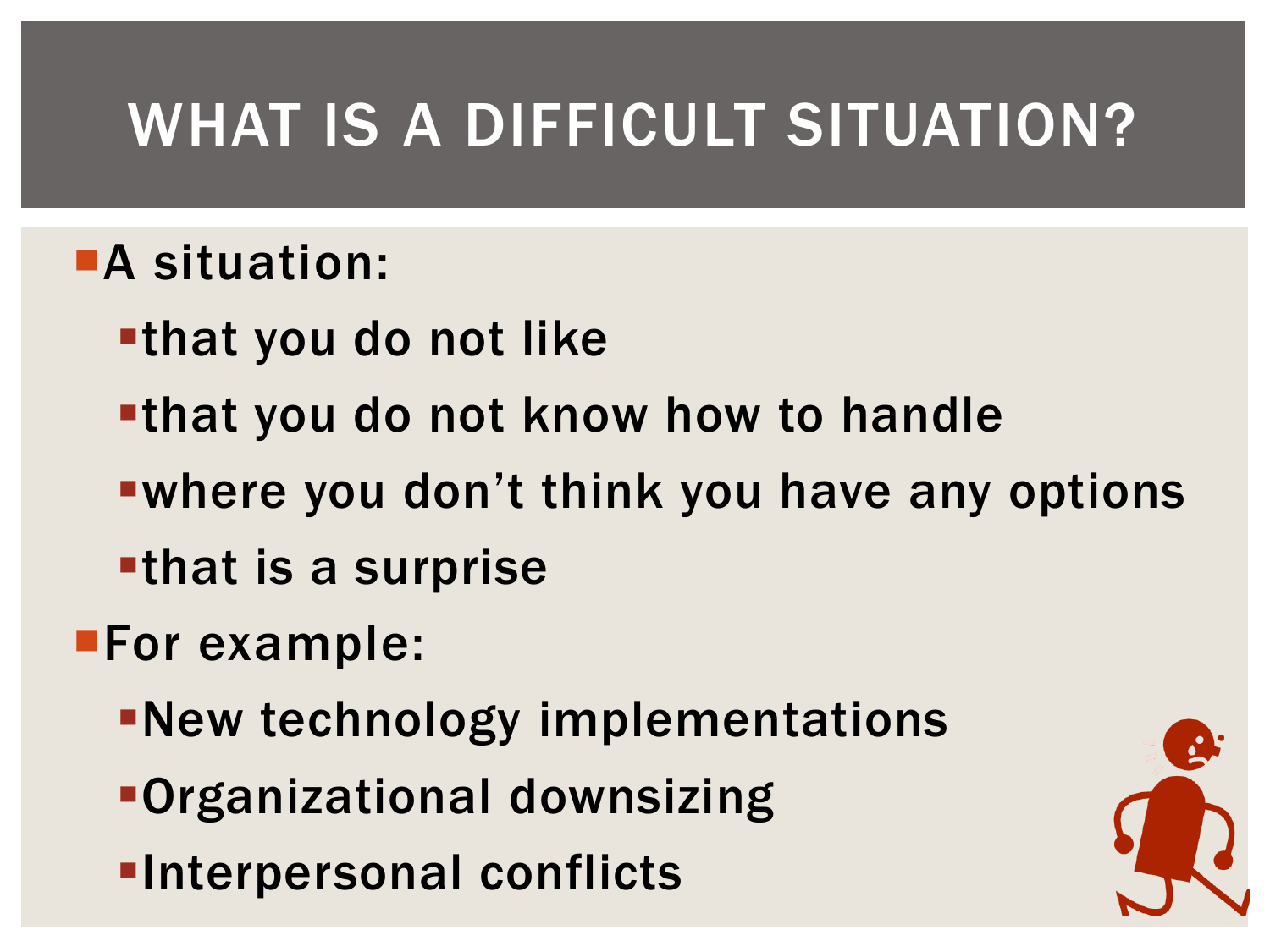# TIPS FOR HANDLING A DIFFICULT SITUATION (1/2)

- **E** Learn about the situation, what has created it, and brainstorm possible solutions. Don't make assumptions.
- **E** Assess the external environment and its impact on the situation and/or possible solutions.
- **Brainstorm. (What would \_\_\_\_\_ do?)**
- Pull together as a team.
- Build support / Find a mentor.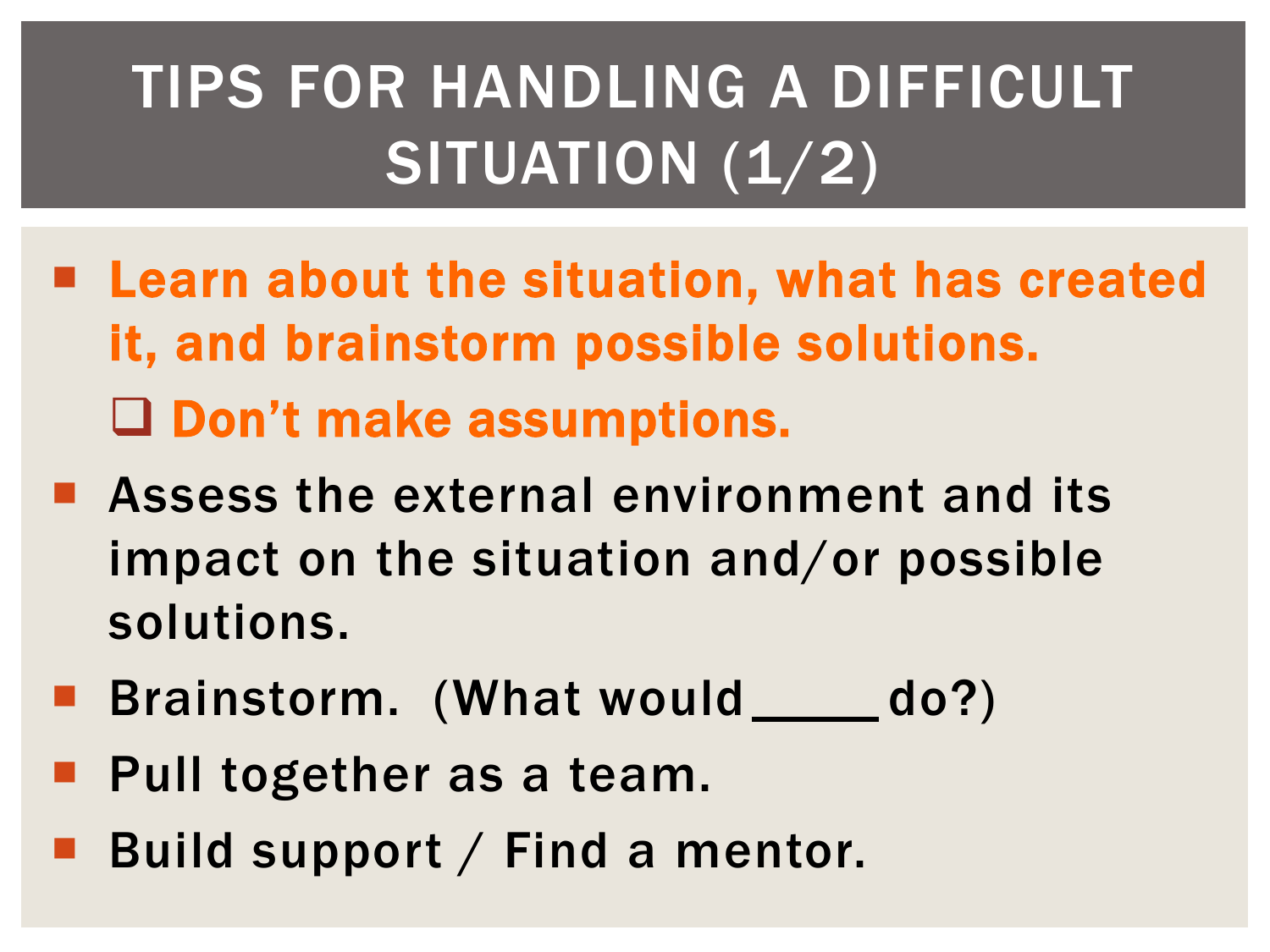# TIPS FOR HANDLING A DIFFICULT SITUATION (2/2)

- **Learn how to listen to what is said and** not said.
- Talk one-on-one with the person causing you angst.
- **If is harassment, involve human** resources.
- $\blacksquare$  If you need to leave the environment, have a strategy.
- **Remember the positives.**
- **Trust your gut.**

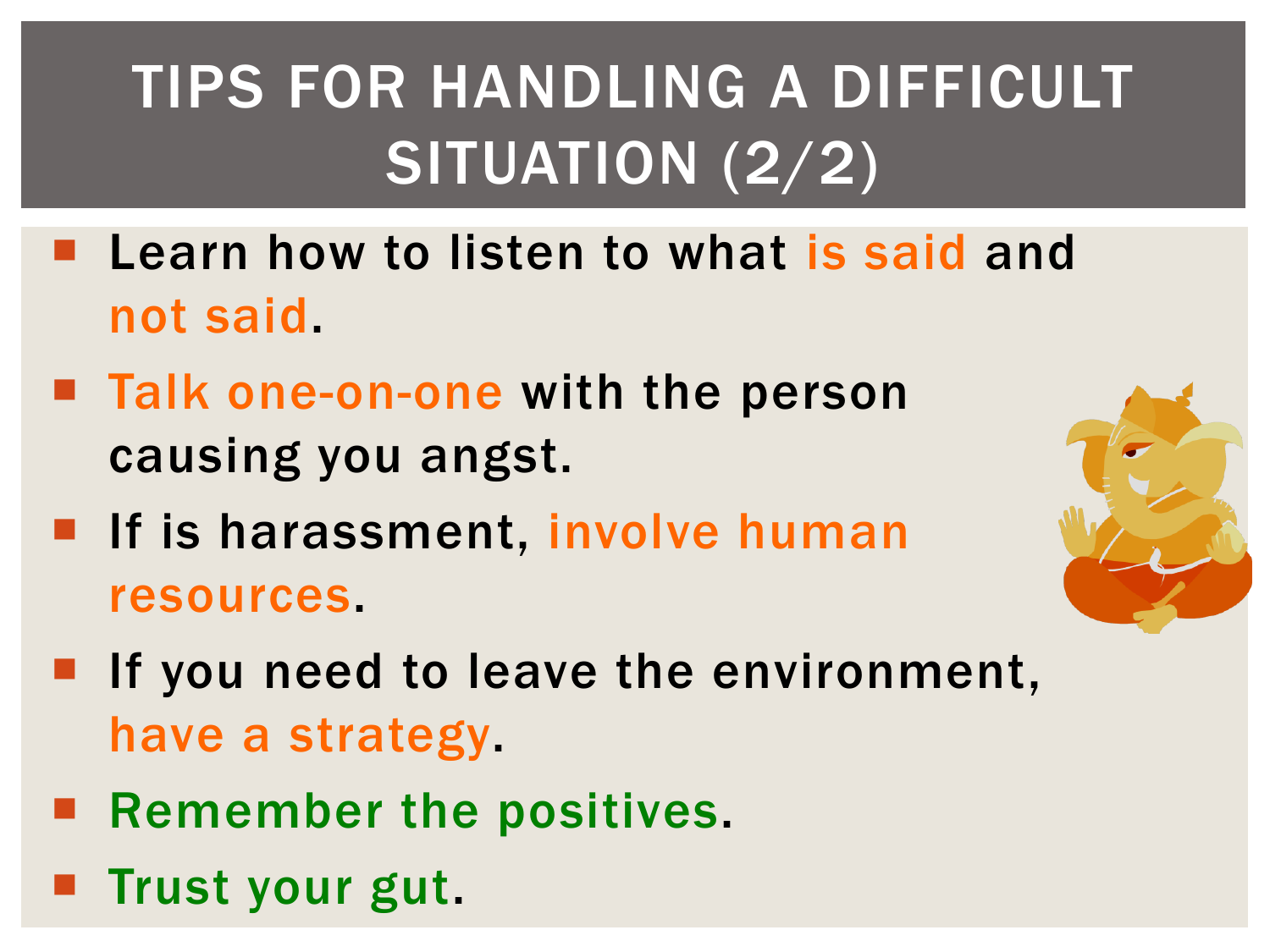**Nour organization does not budget for** professional development, yet you are expected to stay up-to-date on the latest activities in the industry.

 $\Box$  How would you broach this subject with management?

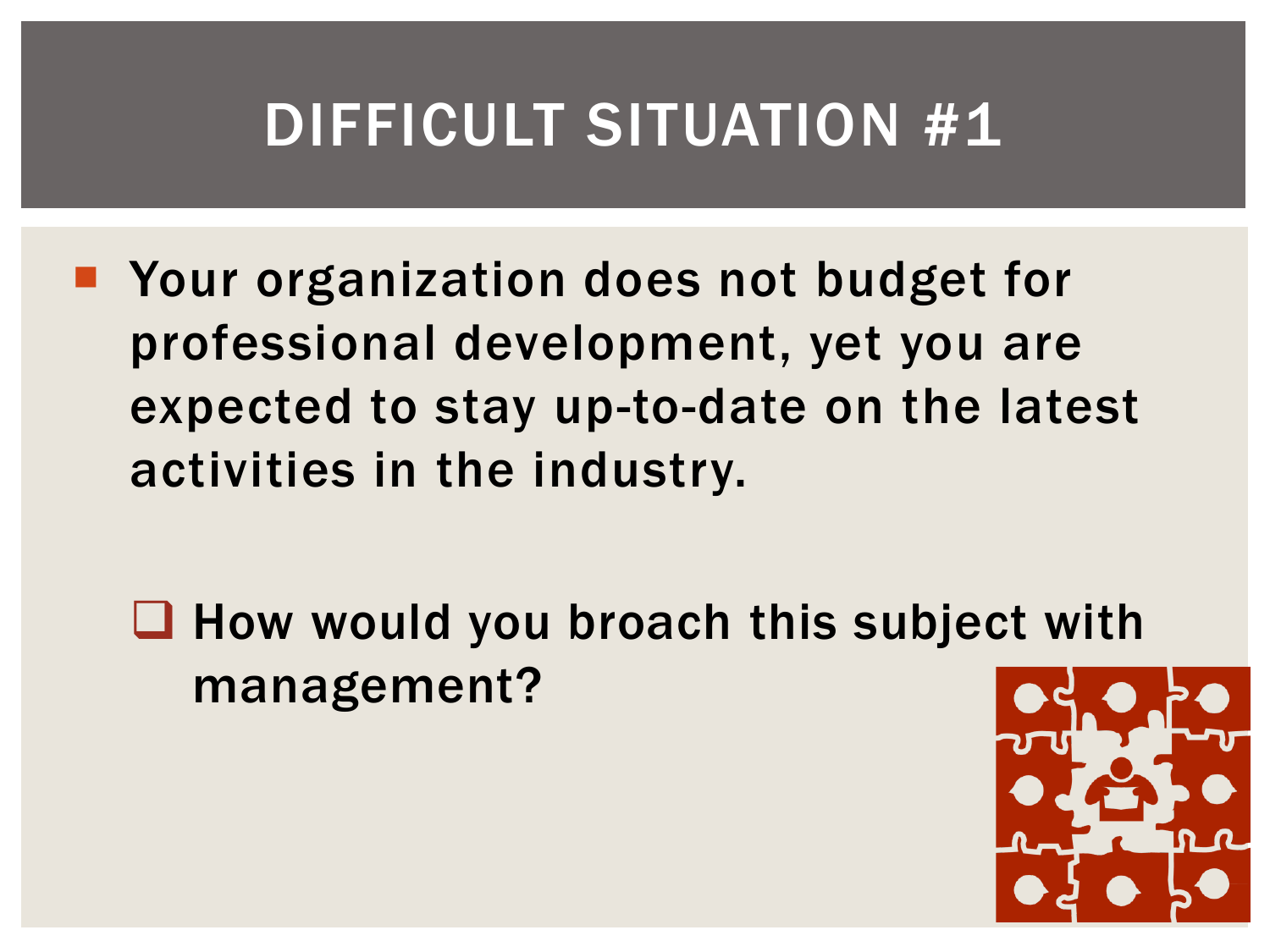- **P** You haven't been able to hire new staff in three years, yet you are asked to continue to implement new services.
	- **Q** What information would you include in a conversation with your boss on this?

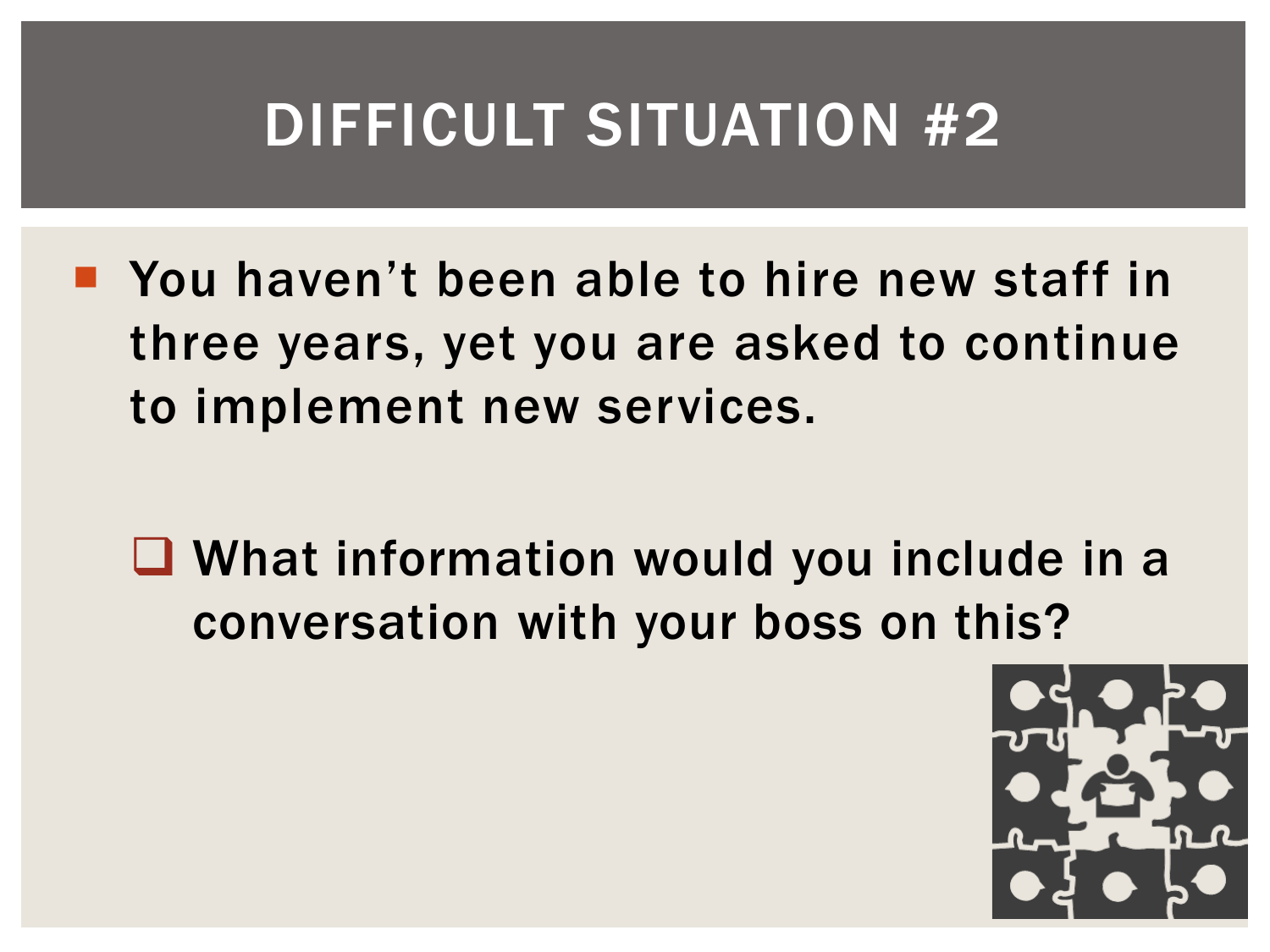■ Your organization has decided to support employees, who work in 12 different time zones.

 $\Box$  How would you handle this with your boss and your staff?

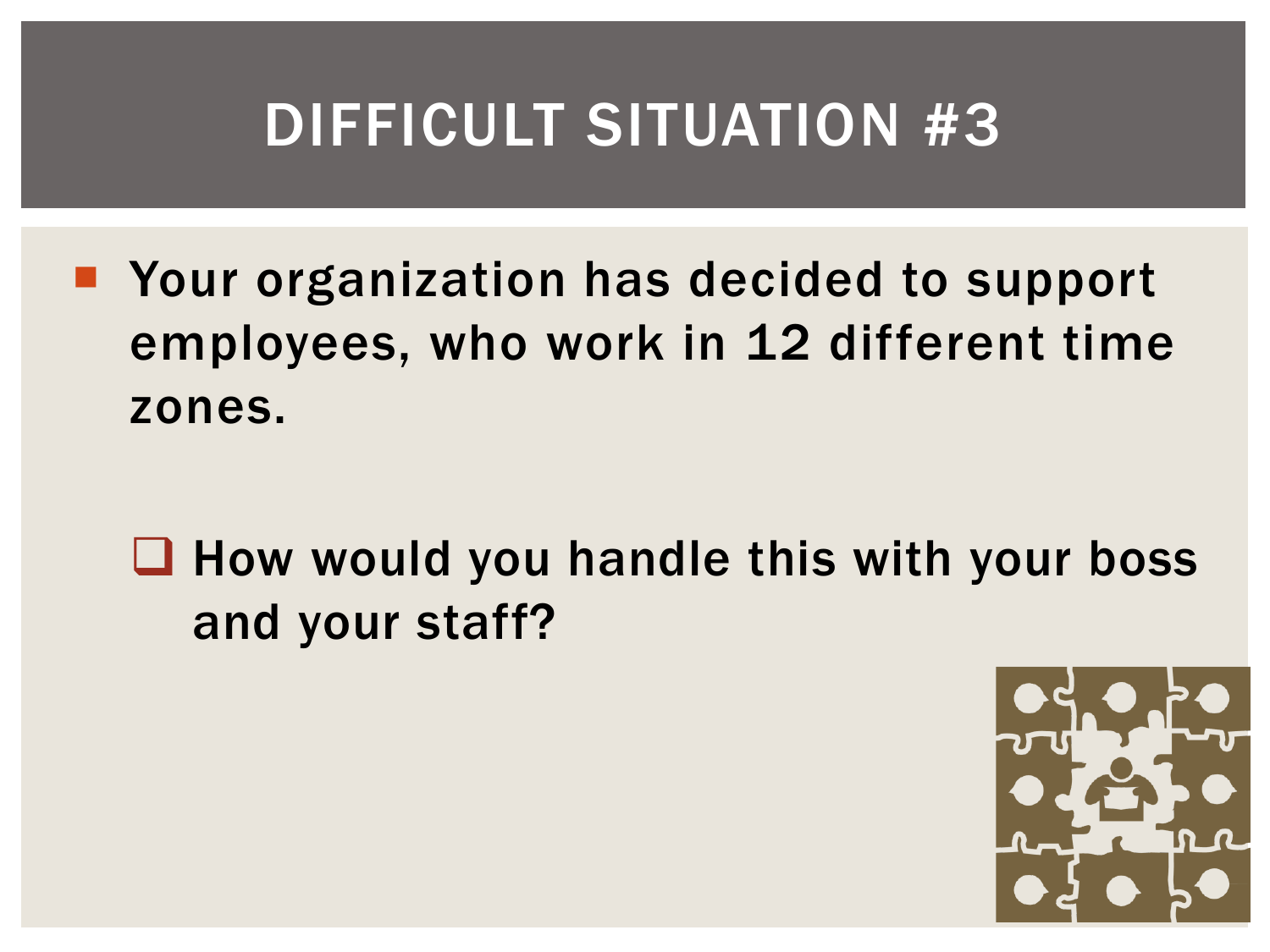**• You're getting a promotion, but the timing** isn't clear. You're getting two different official stories and neither makes sense.

 $\Box$  How would you handle this?